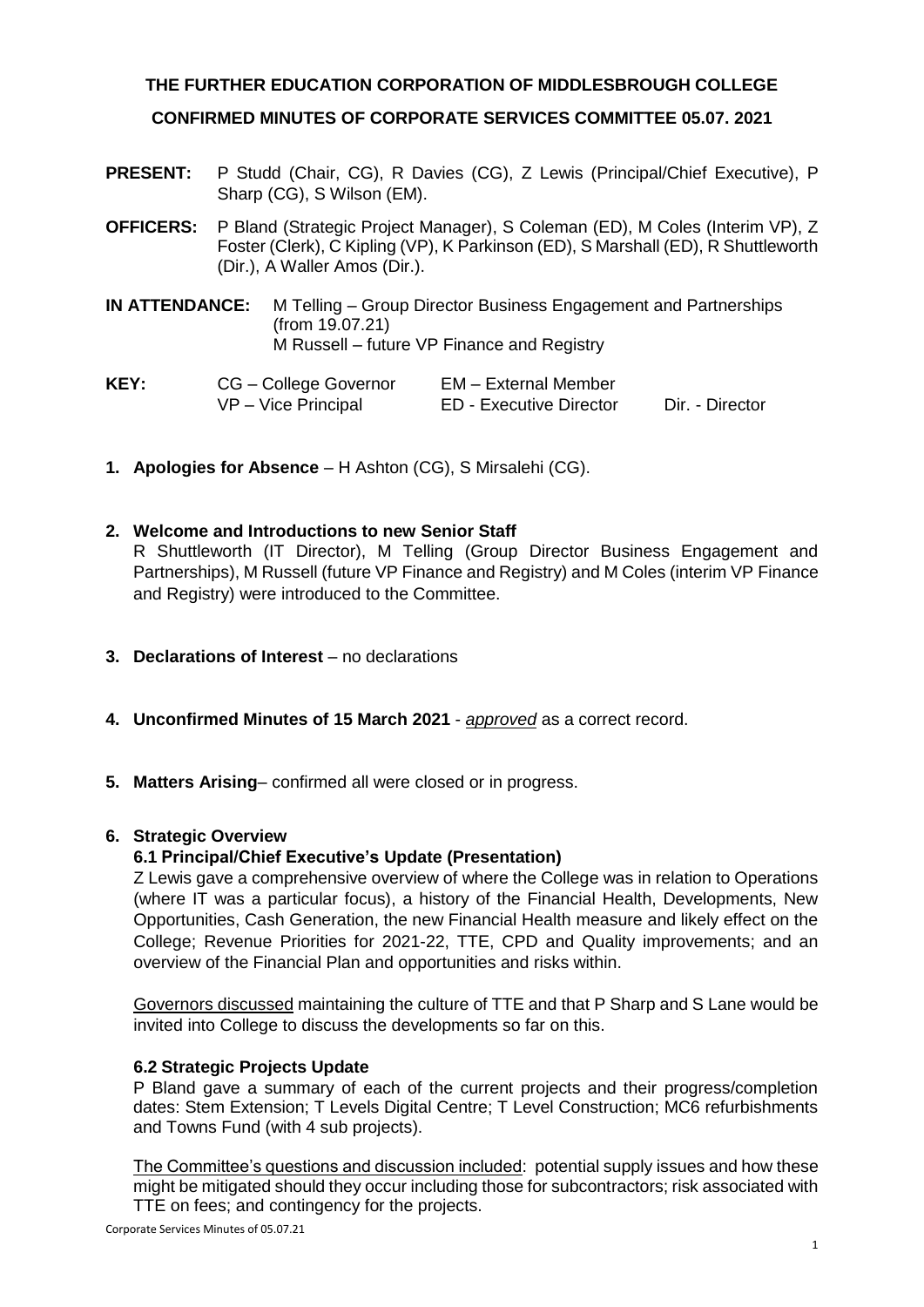## **7. Finance Matters 2020-2021**

### 7.1 **Five Year Plan 2020-21 to 2025-26**

C Kipling gave a detailed overview including: the overall strong position of the College; the impact of Covid and related mitigations; strategic objectives including a significant investment in Teaching and Learning; key funding steams; non-pay; ongoing cover for potential Covid costs; TTE; opportunities (including an update on Lennartz); Capital Investments over the course of the plan; financial measures/changes to Financial Health measurements; and cash and borrowing positions.

Governors' questions and discussion included: further detail on Apprenticeships pre Covid; TTE return on investment; Lennartz interest; TTE International and mitigations of potential risks; and inflation calculations across the plan.

*The Committee agreed to recommend for approval* to the Governing Body the Revised Five Year Financial Plan and assumptions and the 2021 / 2022 Revenue Budget as detailed in Appendix 1 of the Plan

### **7.2 July 2021 Pay Bonus Proposal**

C Kipling detailed a strong surplus position for 2020/21 which would enable the Committee to consider and approve a further one-off payment of thanks to all staff from the Governing Body as delegated to the Committee by the Governing Body at its meeting of 17 December 2020.

The Committee discussed: the level of payment and future planned annual salary increases (subject to affordability) during the course of the Financial Plan.

### *The Committee unanimously agreed to approve*:

• A £100 one off payment of thanks from the governing body for all staff – payable on 31 July 2021 (with £50 for those working less than 0.5 contract on average) equating to a total cost of £95,650.

The decision would be reported to the Governing Body at its meeting of 15 July 2021.

### **7.3 Santander Revolving Credit Facility Extension**

C Kipling outlined this first soft review of the agreement, with a further review in 12 months time. She detailed the proposed reduction of the facility and the positive relationships and future flexibilities available with Santander. Final documents were currently being drafted, and once received would need to be signed by 31 July 2021 by Z Lewis and R Davies.

Governors discussed: the need for a flexible approach in the current climate for FE; the reasons behind the reduction in facility, and terms and arrangement fees.

### After consideration, the *Corporate Services Committee agreed to recommend to the Governing Body at its meeting of 15 July 2021 the following Resolution***:**

**To approve the Santander Revolving Credit Facility Extension for a further period of 12 months to 31 July 2022**, at a reduced level of £4m, and per the terms of the revision to the agreement (originally approved in July 2018) as outlined below:

- Facility extension to 31 July 2022
- Option to extend for a further period of 12 months to 31 July 2023
- Facility reduced from £7m to £4m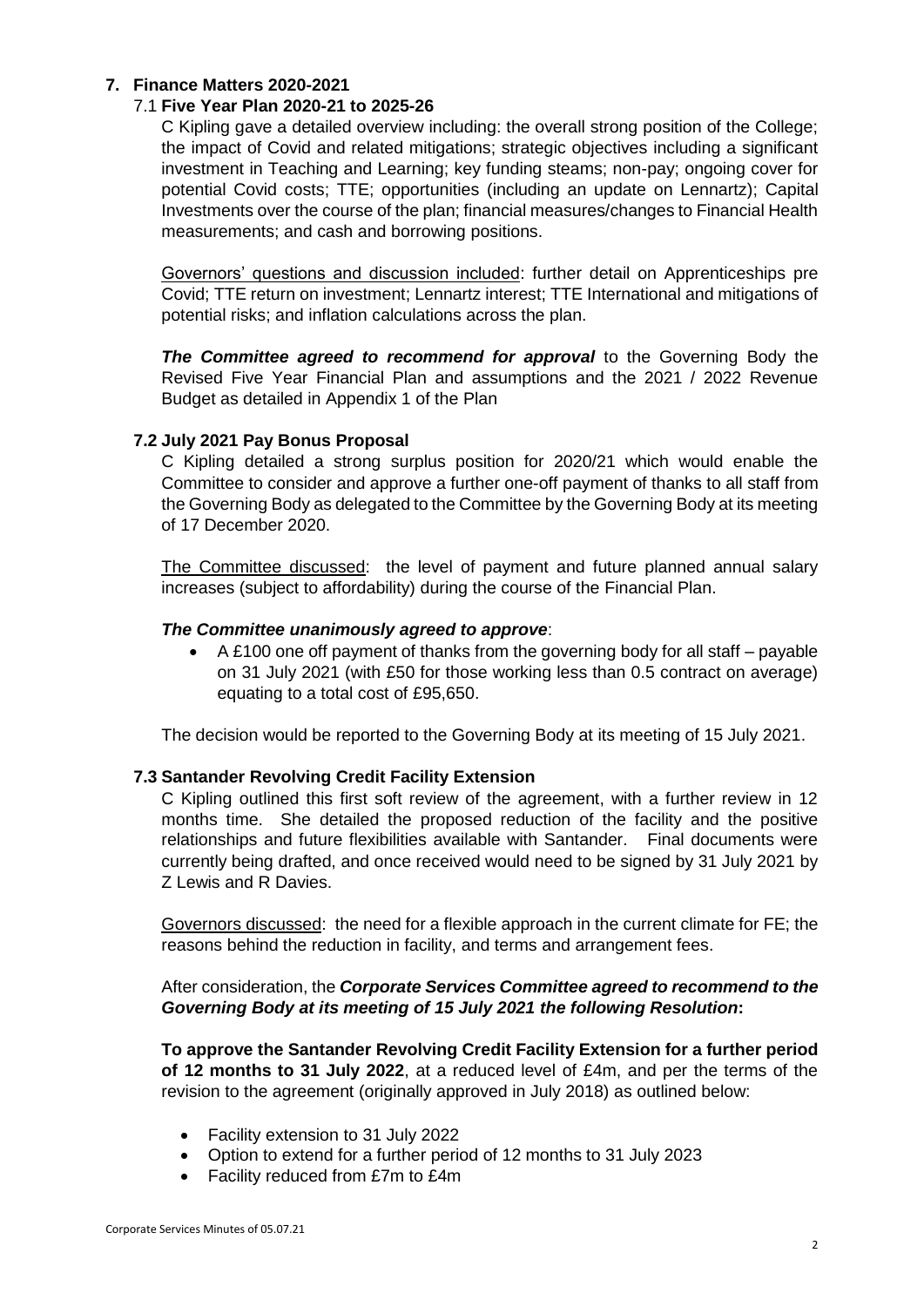- Reference to LIBOR interest rate costs replaced with SONIA (recent change in lending terms - calculations set out within the agreement)
- Interest rate cost to remain at the same level, 1.6% plus margin
- Arrangement fee of 0.25%, £10,000 (fee to be net off against future amendment or facility agreement fee)
- Non-utilisation fee 0.25% (per existing terms)
- The College will meet the legal fees associated with the negotiation, quoted at £4,500 plus VAT.

and **approve** signing of the amendment to the original facilities agreement and restatement agreement by Z Lewis and R Davies by 31 July 2021 and also both to be authorised to sign the Officer's Certificate.

**And that by approving this resolution, the Board of Governors is** authorising any person whose name and specimen signature is set out in the Officer's Certificate to sign and/or despatch any documents or notices to be signed and/or despatched by the College under or in connection with the amendment and restatement agreement and/or the amended facilities agreement*.*

### **7.4 ESFA Financial Statements Letter 2019-2020**

C Kipling outlined the formal annual letter from the ESFA which ratified statements and records presented in December 2020 as 'outstanding' for information. C Kipling clarified the outlook which was presented as 'good' in the letter and which would now be 'outstanding' due to changes since December 2020. She also drew attention to the useful financial benchmarking dashboard.

**7.5 Management Accounts (May2021)** were received for information.

#### **7.6 Fees Policy 2021-2022**

C Kipling informed the Committee that this was an annual refresh with no major changes proposed.

The Committee *agreed to recommend the Fees Policy 2021-22 for approval* by the Governing Body at its meeting of 15 July 2021.

#### **7.7 Subcontractors Update**

C Kipling gave an overview of progress which was good for most partners. She gave further detail in relation to Great Expectations and also informed the Committee that the Unicorn Centre were ending their contract after this current academic year.

The Committee received the report, noting that there were no new providers proposed for 2021-2022 and that the Unicorn Centre would be removed from the list of providers.

The list of providers for 2021-2022 would be presented to the Governing Body for confirmation at its meeting of 15 July 2021.

### **8. Human Resources and Workforce Development**

### **8.1 Human Resources, WD and Payroll update report**

K Parkinson presented her report which detailed positive progress against many of the key KPIs, but reminding the Committee that this had not been a typical year particularly in relation to absence/flexibilities and therefore future figures may differ. She detailed an additional KPI for BAME appointments and of associated work in this area; gave a full account of the successful conversion to bringing the Payroll facility in house; highlighted the incentive scheme to improve data return introduced since the last meeting of the Committee; detailed usage of the EAP system; continued work on the HR system and detail of the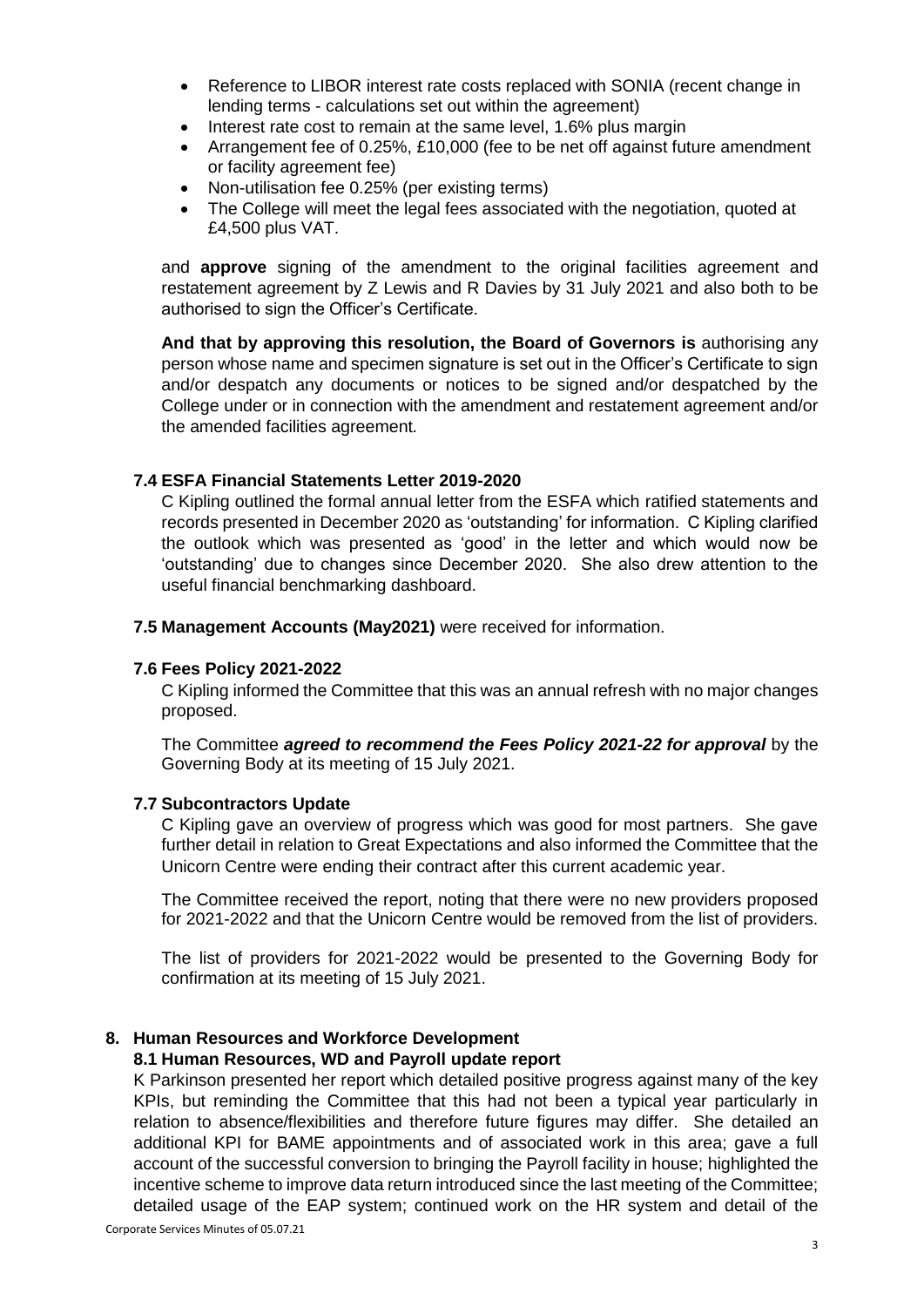Workforce Development focus which affect all aspects of workforce development from appraisal to mandatory training and specific CPD.

Questions and discussion included: clarification on sickness rates and Covid isolation and detail of the Essential Management Skills training.

The Committee were pleased with the developments and progress.

# **9. Digital and Campus Services Update**

S Marshall gave a full account of campus updates including: success with complex moves; future options for the Covid Testing Centre; Net Zero work including new initiatives with waste management and recycling; succession planning for the team; and in-sourcing developments.

Digital – S Marshall gave an update on the new helpdesk area; wifi survey resulting in some likely additional capital requirements in relation to access points and charging cabinets.

The Committee discussed: the shelf life of laptops and of end of life options (buying/charities).

R Shuttleworth then gave a full update in relation to cyber security developments including detail of the commissioned testing work (of which a full report would follow), and the Cyber Essentials Plus accreditation summer programme of work.

The Committee discussed: third party breaches and the risk to the College; net zero; the mobile network work; and analysis of data to inform and resolve common IT issues at source.

### **10. TTE International**

S Marshall gave a full update on developments both in terms of contracts and staffing. She highlighted a possible HNC delivery which had significant potential if realised.

Governors queried the impact of staffing changes and were pleased with the pipeline of opportunities coming through post Covid.

### **11. Business Development**

### **11.1 Marketing and Communications Update**

A Waller Amos gave a full update on applications for school leavers; HE and TTE; enrolment plans and the success of the Year 10 Discovery Days and ongoing transition work. She also drew attention to the successful Student Award Ceremonies, great coverage resulting from Brian Cox's return visit and of the summer marketing strategies.

Governors discussed the level of analysis which could be gained from the variety of marketing activities (varied); and of future options for those Year 10 students who could not come into College as planned.

# **11.2 Apprenticeships Recruitment and Employer Engagement**

S Coleman gave a comprehensive update on activity including: a return from employers with starts going up; T Levels recruitment/incentives and placements; the success of virtual projects; Teeswork liaison and developments with the CRM system.

Questions included: developing core large local employer opportunities; the improving picture for Apprenticeship recruitment post Covid and bids currently in progress.